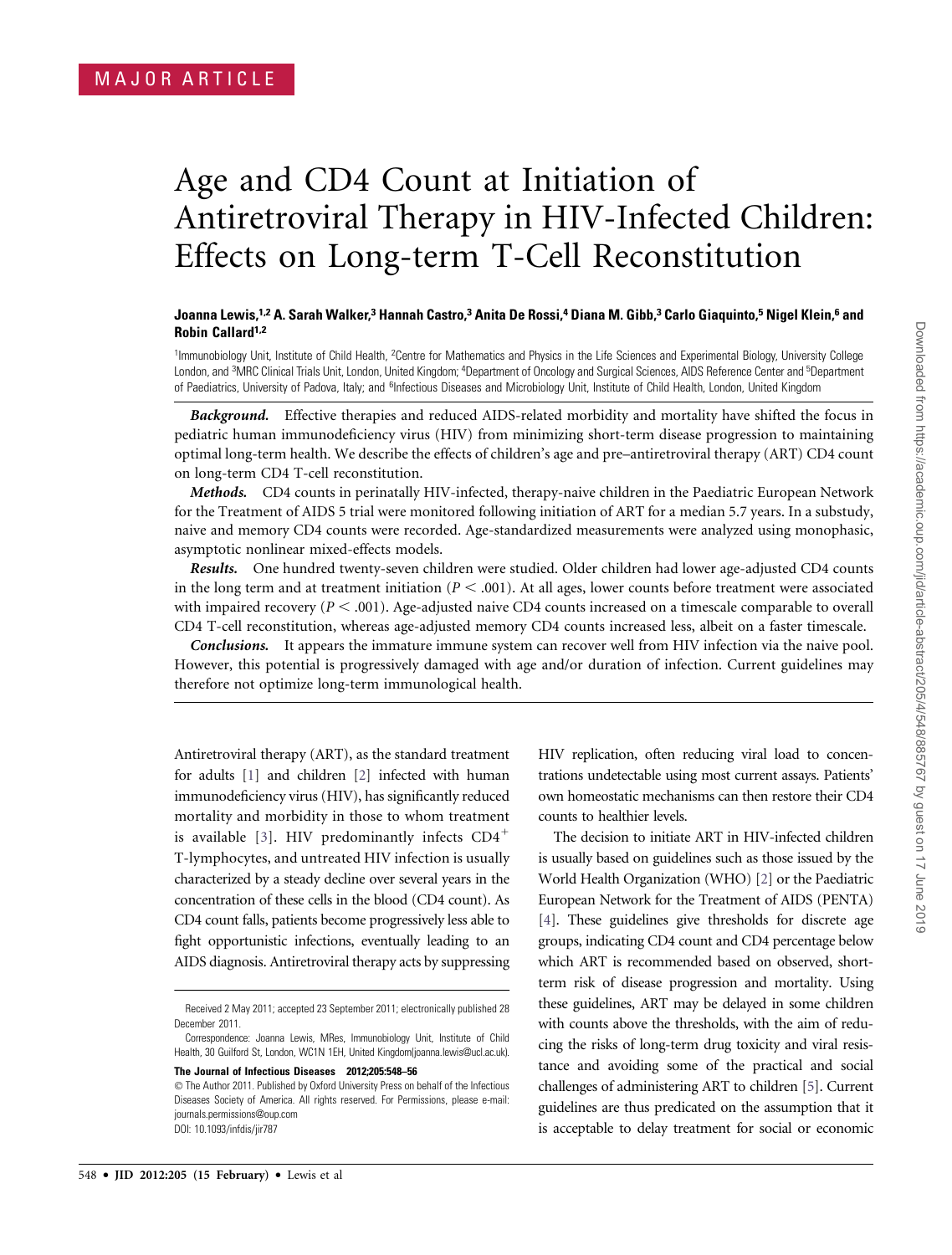reasons while immediate short-term clinical risk can be avoided. This assumes that such delay is without any other long-term harm. In particular, the current treatment guidelines do not directly address long-term immune competence once children leave pediatric care and join adult clinics. As antiretroviral drugs improve in efficacy, acceptability, and diversity, survival of HIV-infected infants into adulthood is increasingly common, and thus the consequences of surviving childhood with HIV require consideration.

A number of lines of evidence suggest differences between children and adults in the level of T-cell repopulation, its speed and kinetics, and the relative proportions of naive and memory T cells that return to circulation. Children are known to have a more active thymus than adults [[6](#page-7-0), [7\]](#page-7-0), and the rates at which cells enter and leave the naive T-cell pool are faster during development than in adulthood [\[8\]](#page-7-0). Consistent with this, younger age has been associated with greater increases in CD4 count following ART [[9](#page-7-0)]. T-cell recovery in adults is biphasic, with a fast initial return of memory cells to circulation followed by a slower repopulation of the naive pool [\[10\]](#page-7-0). This biphasic character is less pronounced in children, [\[11](#page-7-0)] and their T-cell reconstitution is mainly through growth of the naive subpopulation  $[12, 13]$  $[12, 13]$  $[12, 13]$  $[12, 13]$  - a contrast which may be a further result of age-related changes in thymic activity.

A number of pediatric studies have already shown poorer recovery of CD4 count on ART to be associated both with older age [[14–](#page-7-0)[17](#page-8-0)] and lower pre-ART count [\[15,](#page-8-0) [16](#page-8-0), [18](#page-8-0)]. Here, we aim to assess more explicitly the long-term consequences in adulthood of delaying ART in children with CD4 counts above the guideline thresholds. We use longitudinal data from children starting ART as part of the PENTA 5 [\[19](#page-8-0), [20\]](#page-8-0) clinical trial, who had a range of pre-ART ages and CD4 counts. Using nonlinear mixed-effects models, we investigate the relationships between age, CD4 count at treatment initiation, and CD4 repopulation, and we illustrate the importance of the naive subpopulation for this recovery. Finally, we explore the consequences of our findings for HIV-infected, ART-naive children of different ages and with different CD4 counts.

# MATERIALS AND METHODS

# Data

PENTA 5 was a randomized, partly blinded clinical trial designed to compare the safety, tolerability, and effectiveness of 3 dual antiretroviral drug combinations, with or without a protease inhibitor, for the treatment of HIV in children. The trial's methods, primary findings, and long-term follow-up are described in detail elsewhere [\[19,](#page-8-0) [20](#page-8-0)]. One hundred thirty perinatally HIV-infected, treatment-naive children aged 3 months to 16 years were randomized to receive 2 of the 3 nucleoside reverse-transcriptase inhibitor (NRTI) antiretrovirals zidovudine, lamivudine, and abacavir (3 groups, open-label). Children with more advanced

disease also received the open-label protease inhibitor nelfinavir, whereas symptom-free children were randomly assigned either nelfinavir or a placebo. Outcome was assessed at clinic visits by recording the levels of markers including CD4 count and viral load.

Because the concentration of  $CD4^+$  T cells in the blood of healthy individuals varies considerably during childhood [\[21](#page-8-0)], measured CD4 counts were converted to z scores standardized for age (CD4 z scores) [\[22\]](#page-8-0). The z scores indicate the rank of a recorded CD4 count within the expected distribution for HIVnegative children of the same age born to HIV-positive mothers, expressed in terms of the standard normal distribution. Thus a z score of 0 indicates that the child has the expected CD4 count for their age, and a z score of  $\pm 1.96$  indicates that their CD4 count is at the 2.5th or the 97.5th percentile of expected CD4 counts for their age, respectively. Scores less than  $-3$  are below the 1 in 1000th percentile. Although some authors have used CD4 percentage, which is more stable with age, in preference to CD4 count, standardized CD4 count has been shown to have greater prognostic value and so was used here [[23\]](#page-8-0).

Although most children entered the trial with CD4 z scores clustered round the median, at  $z = -2.3$  (approximately the first percentile in an HIV-uninfected population), there were a number of lower, outlying scores. Four children had a pre-ART z score less than  $-12$ , and 21 scores less than  $-12$  were observed subsequently, in these children and 4 others. The formulas used to calculate z scores do not allow the youngest children to have extremely low scores, and z scores are unstable with respect to CD4 count at low values. A very low z score thus indicates a CD4 count very low for age but does not give reliable information about exactly how low. For this reason, and based on preliminary fits and sensitivity analyses, all  $z$  scores less than  $-12$  were truncated at  $-12$ .

Cell counts for the naive  $(CD4+CD45RA+)$  and memory  $(CD4+CD45RO+$ ) subpopulations of the  $CD4+TC$ -cell pool were available in a 26-patient subset of the PENTA 5 participants (recruited in specific centers where 4-color flow cytometry was available) during the early part of the trial  $[12, 13]$  $[12, 13]$  $[12, 13]$ . Because  $z$  score conversion formulas are not available for these subpopulations, we corrected by dividing by the count expected in a healthy child of the same age [\[24\]](#page-8-0).

# Modeling CD4 z Scores

We used a nonlinear mixed-effects model [[25](#page-8-0)] to fit the evolution of children's CD4 z scores with time on ART. The nonlinear curve used was an asymptotic function ([Figure 1](#page-2-0)) such that  $z_{ii}$  the z score for patient  $i$  at time  $t_{ii}$  weeks after treatment initiation, is modeled as:

$$
z_{ij} = asy_i - (asy_i - int_i)e^{-ct_{ij}} + \epsilon_{ij}
$$
 (1)

The function's parameters have clear biological and clinical relevance: the patient-specific parameters  $int_i$  and  $asy_i$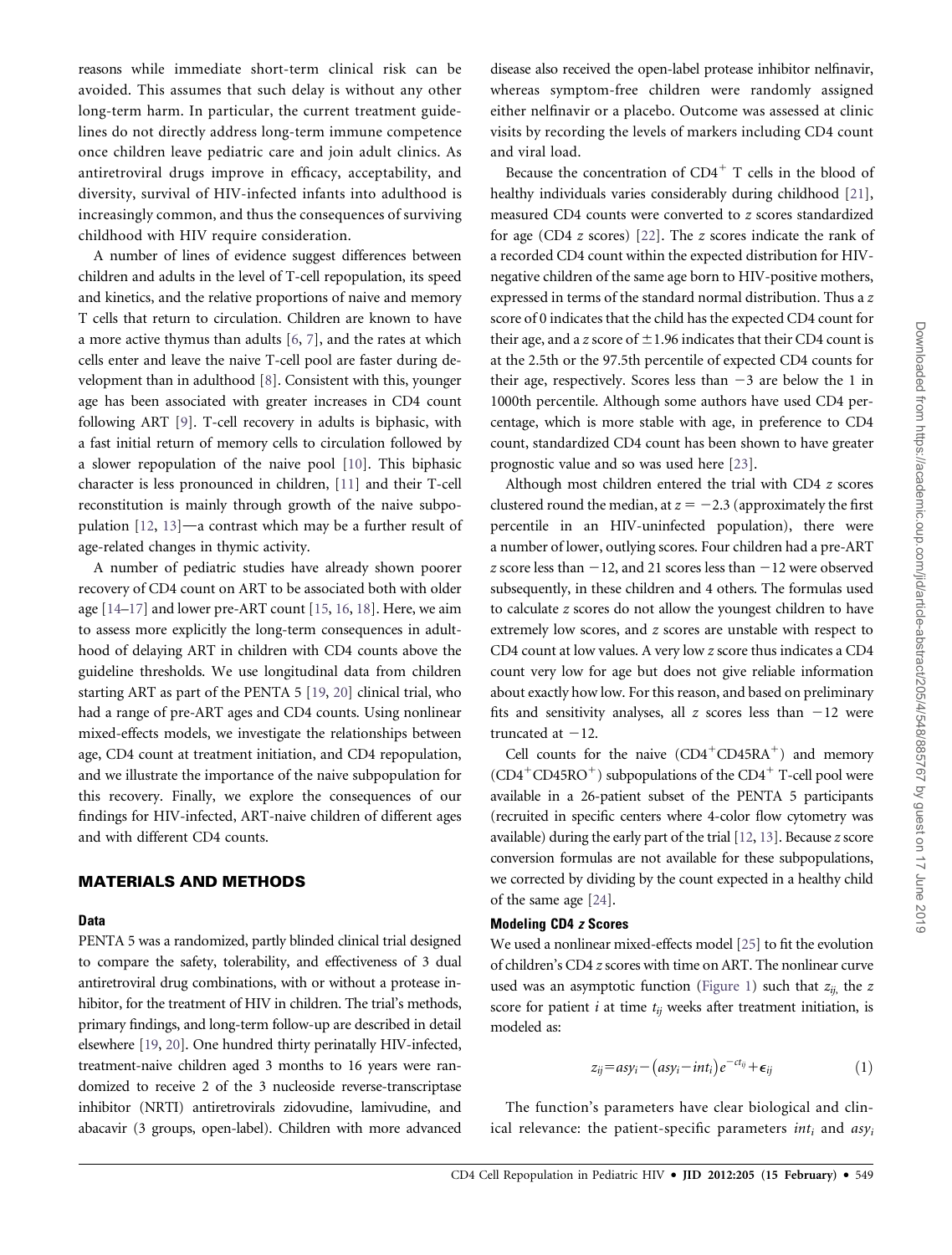<span id="page-2-0"></span>

**Figure 1.** Schematic representation of the curve used as the basis of the nonlinear, mixed-effects models. Labels int, asy and c refer to Equation (1), and represent pre-ART CD4 z score, long-term CD4 z score and characteristic recovery time, respectively.

represent, respectively, the  $y$  intercept, or  $z$  score at treatment initiation, and the asymptotic or long-term z score achieved on ART. The constant  $c$  characterizes the rate of increase in  $z$  score, with  $\ln(2)/c$  being the time taken for half the ultimate increase in z score on ART from int to asy to have occurred. Each patientspecific parameter is the sum of a universal fixed effect describing the mean response of the whole population and a patient-level random effect describing the deviation of an individual from this mean. Association between pre-ART and long-term CD4 z scores is included through correlation between these child-level random effects. The term  $\epsilon_{ii}$  represents noise and measurement error. The inclusion of the exponential function hints at an underlying model for the mechanism of T-cell reconstitution, which could be described using ordinary differential equations.

We compared multivariate models for the fixed-effects parts of int and asy using backward selection with an exit P value of .01 (as our goal was to identify a parsimonious model for predicting CD4 response in general), considering possible effects of sex, NRTI randomization group, and pre-ART age, viral load, Centers for Disease Control and Prevention disease stage, and weight- and height-for-age z scores, and using P values from likelihood ratio tests. A more formal, mathematical description of the final model is given in the [Supplementary Appendix](http://jid.oxfordjournals.org/lookup/suppl/doi:10.1093/infdis/jir789/-/DC1).

In fitting the models we assumed an autocorrelation of 0.2 between any 2 contiguous observations of z score on the basis of preliminary work that suggested that, although the inclusion, or otherwise, of an autocorrelation influences parameter values slightly, its magnitude has very little effect.

### Modeling Changes in the Naive and Memory Subpopulations

We used the same asymptotic curve (Equation 1) to fit a nonlinear, mixed-effects model to the natural logarithm of the age-corrected naive and memory cell counts (ratio of observed counts to those expected in an uninfected child of

the same age). The logarithm converts the positive ratio scale to one that can take any value, positive or negative, meaning that the assumption of a single term noise and measurement error  $\epsilon_{ii}$  is plausible. The log-ratio is also more comparable to z score in that a value of zero indicates an average cell count at this age, whereas negative log-ratios correspond to below-average numbers. Because this data set is more limited, we used a somewhat simpler model incorporating fixed and random effects for int and asy but not taking any covariates into account. This model is described in full in the [Supplementary Appendix.](http://jid.oxfordjournals.org/lookup/suppl/doi:10.1093/infdis/jir789/-/DC1)

All fitting was carried out in the statistical environment R [[26](#page-8-0)], using the nlme package [\[27\]](#page-8-0). The relationships between fixed and random effects at different ages, and trajectories of CD4 count predicted by the model, were plotted using Mathematica [[28](#page-8-0)].

## RESULTS

## **Patients**

Of 130 children enrolled in PENTA 5, 127 started ART [[19](#page-8-0)]. The median age at ART initiation was 5.3 (interquartile range [IQR], 2.4–8.6) years; median pre-ART CD4 count was 620 (IQR, 343–912) cells/ $\mu L^{-1}$ ; median pre-ART z score was -2.3 (IQR,  $-4.1$  to  $-1.3$ ) (corresponding to approximately the 1st [2 in 10 000th, 10th] percentile of the counts expected for an uninfected child of the same age), and median follow-up time was 5.7 (IQR, 5.1–6.5) years ([Figure 2](#page-3-0)). (See [\[19\]](#page-8-0) for more details of pre-ART characteristics and follow-up.) One child was excluded from the analysis because no pre-ART viral load measurement was available.

At treatment initiation the median age of the 26 children with immunophenotyping was 5.4 (IQR, 2.9–8.5) years; median pre-ART CD4<sup>+</sup>CD45RA<sup>+</sup> count was 348 (IQR, 122–546) cells/ $\mu$ L<sup>-1</sup>, and median pre-ART  $CD4^+CD45RO^+$  count was 194 (IQR, 105–231) cells/ $\mu$ L<sup>-1</sup>. The median ratios to expected healthy cell numbers were 0.25 (IQR, 0.12–0.44) (naive) and 0.51 (IQR, 0.28–0.65) (memory). Median follow-up to last immunophenotypes was 2.6 (IQR, 2.3–2.9) years.

[Figure 2](#page-3-0) gives an overview of the changes in CD4 z score and normalized naive and memory cell count that followed ART initiation, showing mean values across the whole trial. There is an initially steep increase in CD4 z score and normalized naive count, which becomes slower as the populations appear to approach homeostatic set points. The normalized memory cell count, meanwhile, shows no clear trend with time.

# Age at ART Initiation Affects Both Pre-ART and Long-term CD4 z Scores

The rate of z score increase in our fitted model (Equation 1) was  $c = (0.034 \pm 0.003)$  week<sup>-1</sup> (estimated value  $\pm$  standard error; this notation is used throughout), implying a time for halfrecovery of 1n  $(2)/c \approx 20$  weeks. According to the model parameters (fixed effects) estimated from our data, an average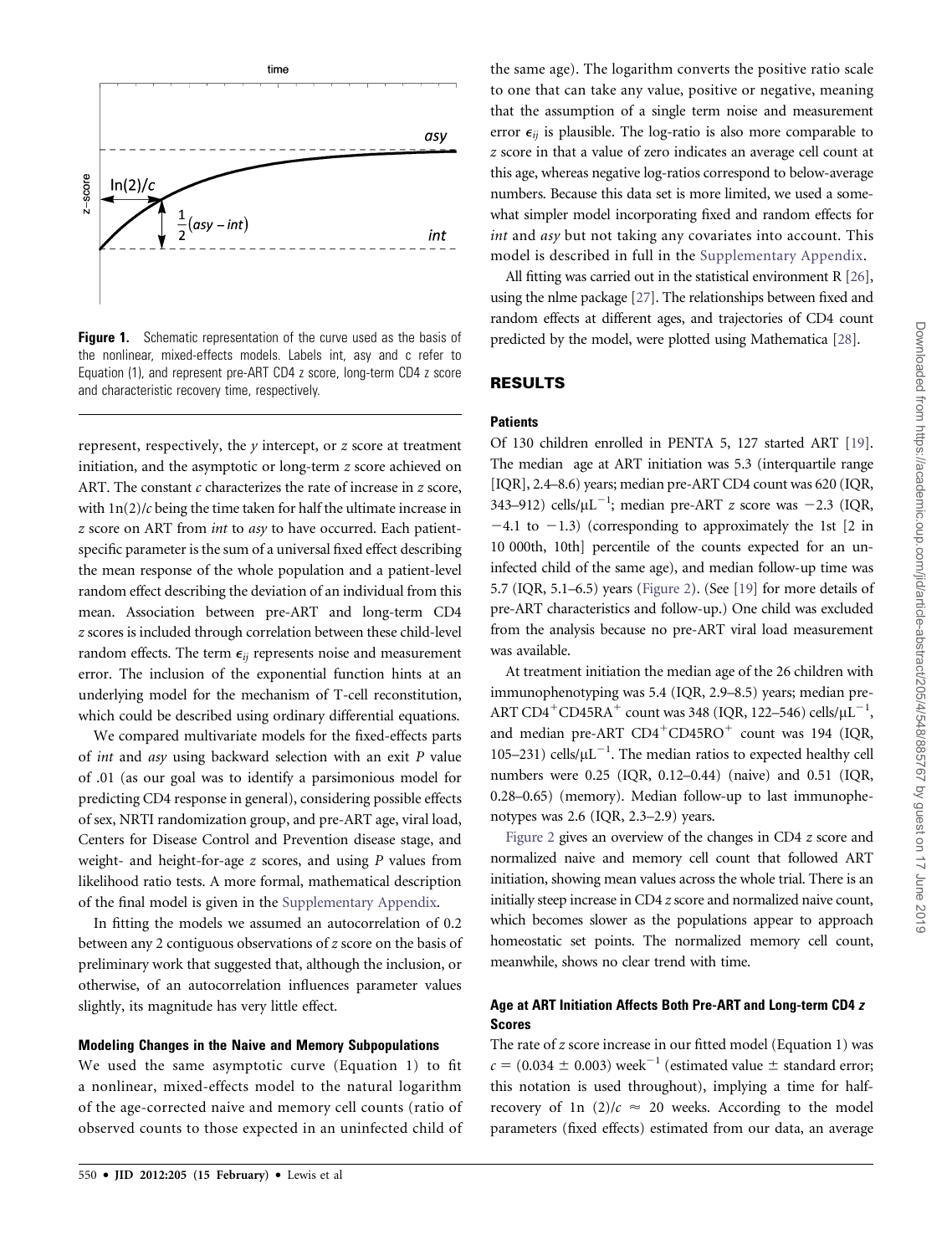<span id="page-3-0"></span>

Downloaded from https://academic.oup.com/jid/article-abstract/205/4/548/885767 by guest on 17 June 2019 Downloaded from https://academic.oup.com/jid/article-abstract/205/4/548/885767 by guest on 17 June 2019

Figure 2. Mean z score (solid line) and age-standardized naive (dashed line) and memory (dotted line) cell counts at 12-week time points during the Paediatric European Network for the Treatment of AIDS 5 trial (error bars: standard error). Within each 12-week window centered at weeks 0, 12, 24, and so on, the mean was calculated using the score closest to the center of the window for each child. The table above the graphs gives the numbers of children with measurements available in the 48 weeks following the time points indicated. Slightly lower means at the latest time points are due to a cohort effect with the earliest participants in the trial (with longest follow-up) having lower trajectories throughout. ART, antiretroviral therapy.

child—of age 5.3 years, viral load 120 000 RNA copies/ $mL^{-1}$ , WHO disease stage N/A/B, and weight-for-age z score  $-0.6$ (approximately the median values for this population)—would

be expected to have a pre-ART CD4 z score of  $-2.6 \pm 0.2$  and a long-term score of  $-1.1 \pm 0.1$ . Children's expected pre-ART score was  $-0.41 \pm 0.07$  lower for each year older  $(P < 10^{-4})$ ,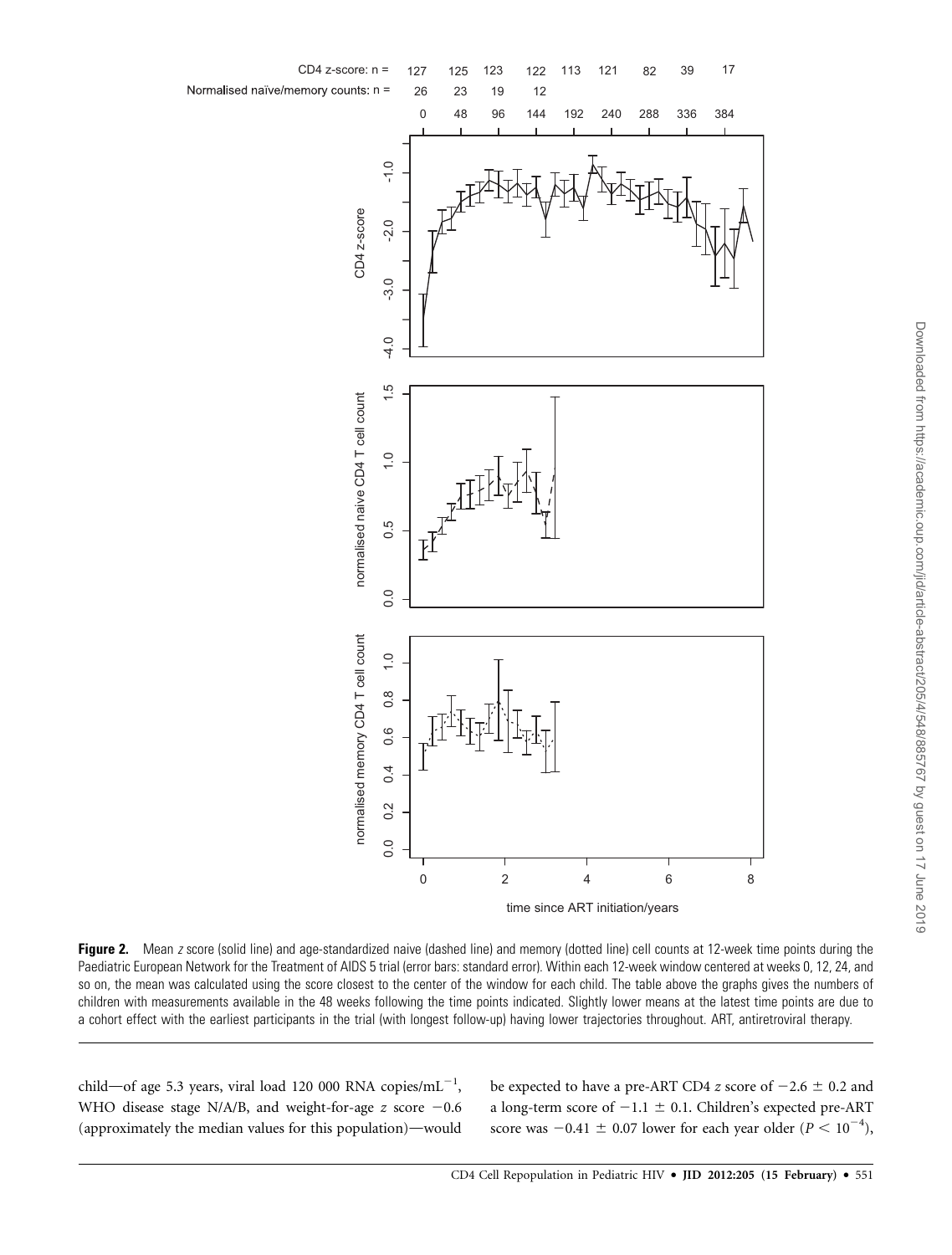$-1.1 \pm 0.3$  lower per log<sub>10</sub> copies/mL<sup>-1</sup> higher viral load  $(P = .001)$ , and  $-3.0 \pm 0.8$  lower if they had pre-ART disease stage C ( $P < 10^{-3}$ ). Their long-term CD4 z score was  $-0.15 \pm 0.03$  lower for each year older at ART initiation  $(P < 10^{-4})$ ,  $-1.1 \pm 0.4$  lower if they had pre-ART disease stage C ( $P = .01$ ), and  $-0.31 \pm 0.08$  lower per unit higher pre-ART weight-for-age z score ( $P$   $<$   $10^{-3}$ ). These results are summarized in Table 1, together with univariate models of the effects of these and other factors on pre-ART and long-term z score. [Figure 3](#page-5-0) illustrates how the fixed-effects or average z score trajectory is affected by age at ART initiation.

There was a strong positive correlation ( $r = 0.54$ ;  $P \sim 10^{-11}$ ) between the child-level random effects for pre-ART and longterm CD4 z score [\(Supplementary Figure 1\)](http://jid.oxfordjournals.org/lookup/suppl/doi:10.1093/infdis/jir789/-/DC1).

# The Naive Subpopulation Is the Main Source of  $CD4<sup>+</sup>$  T-Cell Reconstitution in Children

We found a rate of population growth in the naive subpopulation,  $c = 0.051 \pm 0.006$  weeks<sup>-1</sup>, corresponding to a time to half the eventual naive cell recovery of 1n  $(2)/c \approx 14$  weeks. The size

of the naive subpopulation increased but remained below healthy levels even in the long term; the log ratio of actual to expected cell numbers rose from  $-1.70 \pm 0.23$  to  $-0.33 \pm 0.09$ , corresponding to an increase from an average of 18% to 72% of the expected naive subpopulation based on age. The normalized memory cell count, which was higher than normalized naive count before ART at  $-1.24 \pm 0.27$  (29%), was lower than normalized naive count in the long term, approaching  $-0.50 \pm 0.08$ (61%). This comparatively small increase in memory cell count was on a much faster timescale:  $c = 0.254 \pm 0.042$  weeks<sup>-1</sup> (ie, taking only 1n  $(2)/c \approx 3$  weeks for half-recovery). Thus, on the evidence both of timescale and magnitude of recovery, T-cell reconstitution in these children appears to arise mainly from the naive compartment.

#### **Predictions**

[Figure 4](#page-5-0)A shows the average pre-ART and long-term CD4 z scores across different ages in PENTA 5 based on our fitted model (solid line, all random effects zero, corresponding to a child of given age who is average with respect to other characteristics, as

# Table 1. Summary of Univariate and Multivariate Covariate Models of Pre–Antiretroviral Therapy (Intercept) and Long-term (Asymptote) CD4 z Score

| Factor                                            | Median (IQR)<br>or No. (%)   |           | Univariate Models                | Multivariate Model               |
|---------------------------------------------------|------------------------------|-----------|----------------------------------|----------------------------------|
|                                                   |                              |           | (Estimate $\pm$ SE; P Value)     |                                  |
| Pre-ART age (y)                                   | $5.3(2.3 - 5.8)$             | Intercept | $-0.28 \pm 0.07$ ; $P < 10^{-3}$ | $-0.41 \pm 0.07$ ; $P < 10^{-3}$ |
|                                                   |                              | Asymptote | $-0.16 \pm 0.03$ ; $P < 10^{-3}$ | $-0.15 \pm 0.03$ ; $P < 10^{-3}$ |
| Pre-ART viral load<br>$(log_{10} copies/mL^{-1})$ | $5.1(4.5 - 5.5)$             | Intercept | $-0.39 \pm 0.37$ ; $P = .29$     | $-1.12 \pm 0.34$ ; $P = .001$    |
|                                                   |                              | Asymptote | $0.23 \pm 0.18$ ; $P = .22$      |                                  |
| Pre-ART WHO disease<br>stage (C vs not C)         | $12(9.4\%)$                  | Intercept | $-3.4 \pm 0.9$ ; $P < 10^{-3}$   | $-2.97 \pm 0.85$ ; $P < 10^{-3}$ |
|                                                   |                              | Asymptote | $-0.60 \pm 0.48$ ; $P = .21$     | $-1.11 \pm 0.44$ ; $P = .01$     |
| Pre-ART height-for-age z score                    | $-0.88$ ( $-1.6$ to $-0.2$ ) | Intercept | $0.0010 \pm 0.2149$ ; $P = .96$  | $\cdots$                         |
|                                                   |                              | Asymptote | $-0.26 \pm 0.10$ ; $P = .01$     | $\cdots$                         |
| Pre-ART weight-for-age z score                    | $-0.62$ ( $-1.3$ to 0.2)     | Intercept | $0.16 \pm 0.20$ ; $P = .41$      | $\cdots$                         |
|                                                   |                              | Asymptote | $-0.27 \pm 0.10$ ; $P = .005$    | $-0.31 \pm 0.08$ ; $P < 10^{-3}$ |
| Sex (male vs female)                              | 72 (57 %)                    | Intercept | $-0.88 \pm 0.55$ ; $P = .11$     | $\cdots$                         |
|                                                   |                              | Asymptote | $-0.51 \pm 0.28$ ; $P = .60$     | $\cdots$                         |
| NRTI group                                        |                              |           |                                  |                                  |
| (Zidovudine/lamivudine vs<br>lamivudine/abacavir) | 36 (28%)                     | Asymptote | $0 \pm 0.3$ ; $P = 1.00$         | $\cdots$                         |
| (Zidovudine/abacavir vs<br>lamivudine/abacavir)   | 44 (35%)                     | Asymptote | $-0.4 \pm 0.3$ ; $P = .16$       | $\cdots$                         |

The second column describes the distribution of each covariate within the population. Entries in the format "X (Y to Z)" are median (interquartile range) and entries in the format "X (Y%)" are number (%). Each univariate model (apart from NRTI group) looked for the effect of a single covariate on both intercept and asymptote simultaneously. Estimates are per year older (age), per log<sub>10</sub> copies/mL<sup>-1</sup> higher (viral load), or per unit z score higher at ART initiation (height/weight-for-age). Including further factors in the multivariate model did not significantly improve the fit. For pre-ART CD4 z score (intercept) there was no additional effect of sex  $(-0.94 \pm 0.43$  in boys vs girls;  $P = .03$ ), pre-ART weight-for-age  $(+0.022 \pm 0.177$  per 1 unit higher;  $P = .90$ ), or pre-ART height-for-age  $(-0.060 \pm 0.177$  per 1 unit higher; P = .73). Similarly, for long-term CD4 z score there was no effect of sex (+0.16  $\pm$  0.23in boys vs girls; P = .47), pre-ART viral load (-0.17  $\pm$  0.20 per log<sub>10</sub> copies/mL<sup>-1</sup> higher; P = .36), height-for-age (-0.013 ± 0.131 per 1 unit higher; P = .94), or randomized NTRI group (-0.038 ± 0.275 and -0.26 ± 0.26 for zidovudine/lamivudine and zidovudine/abacavir, respectively, vs lamivudine/abacavir;  $P = .56$ ).

Abbreviations: ART, antiretroviral therapy; IQR, interquartile range; NRTI, nucleoside reverse-transcriptase inhibitor; SE, standard error; WHO, World Health Organization.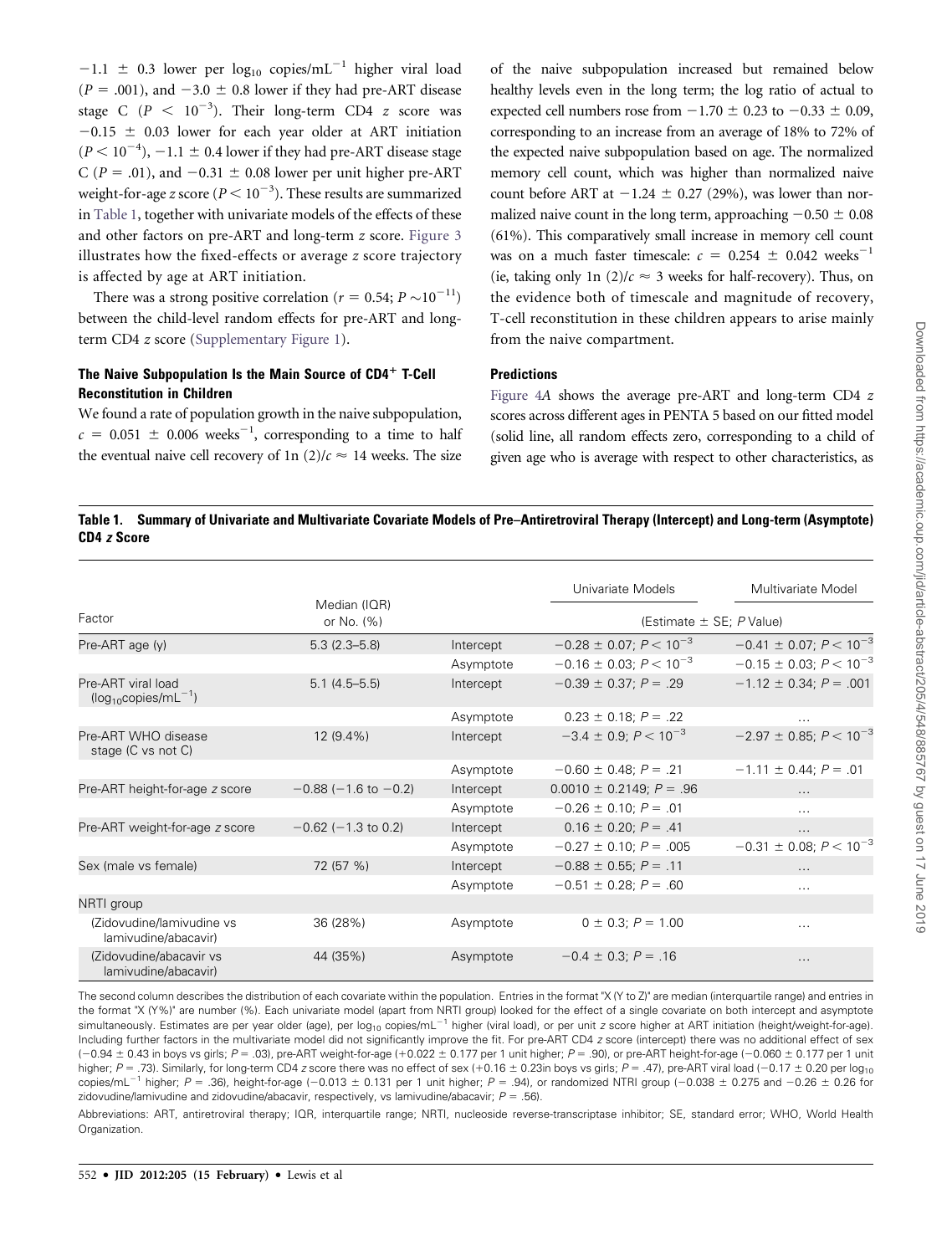<span id="page-5-0"></span>

**Figure 3.** *z* Score trajectories for an average child (see text) starting antiretroviral therapy (ART) at the median age, 5.3 years (solid line) and at ages 2 years (dashed line) and 10 years (dashed-and-dotted line) (from fixed-effects model). Gray horizontal lines show the positions of the asymptotes. A z score of –2 corresponds to the 2.5th percentile for CD4 count in a healthy population.

described above). The covariance matrix of the random effects [\(Supplementary Table 1](http://jid.oxfordjournals.org/lookup/suppl/doi:10.1093/infdis/jir789/-/DC1)) can be used to predict the effect of pre-ART on long-term CD4 z score for children whose pre-ART scores are above or below the average for HIV-infected children their age (see [Supplementary Appendix\)](http://jid.oxfordjournals.org/lookup/suppl/doi:10.1093/infdis/jir789/-/DC1). In Figure 4, these predictions are shown for children aged 2, 6, and 10 years. At every age, a higher pre-ART score corresponds to a higher score in the long term, but in general younger children have higher scores both pre-ART and in the long term. Figure 4B shows some trajectories of CD4 count predicted by the model, based on initiating ART having reached WHO thresholds at 2, 6, or 10 years of age. They illustrate that the threshold currently specified for the treatment of younger children results in a higher count in the long term than the threshold recommended for older children. Two effects are combined in this observation. First, pre-ART CD4 counts correspond to different z scores depending on age: the thresholds correspond to z scores from  $-2.3$  to  $-1.6$  for ages 2–5 and from  $-3.9$  to  $-4.5$  for ages 5–15. Second, the relationship between pre-ART and long-term CD4 z score is also agedependent, as shown for 3 examples in Figure 4A.

### **DISCUSSION**

In adults starting ART, an initial reconstitution of T cells through redistribution is followed by a second, slower phase of repopulation starting at around 3 weeks [\[10](#page-7-0), [29](#page-8-0)]. Our work in children is more consistent with a uniform rate of repopulation throughout recovery, similar to that shown by van Rossum et al [\[11](#page-7-0)]. When we applied the piecewise linear mixed models used successfully to model adults' biphasic recovery [\[29\]](#page-8-0), we found no significant improvement in fit over our asymptotic model. Moreover, attempts to fit a nonlinear, mixed-effects model incorporating 2 rates of recovery resulted in a model that was effectively monophasic. Interestingly, similar studies to ours have also arrived at models that utilize a single rate of recovery in children [\[14\]](#page-7-0) but a biphasic one in adults [\[30](#page-8-0)]. Modeling naive and memory subpopulation reconstitution also supports a possible explanation—namely, reconstitution in children, in contrast to adults, is mainly via the naive T-cell compartment [\[12](#page-7-0)]. This agrees with current understanding that de novo production of naive  $CD4^+$  T cells by the thymus falls with age and predicts immunological recovery on ART [\[31](#page-8-0)]. It is further corroborated



Figure 4. A, Relationship between pre–antiretroviral therapy (ART) and long-term CD4 z score predicted for average children starting ART at ages 0.25–16 y (random effects of zero; solid line). Filled circles indicate average CD4 z score pre-ART and long-term for children aged 2, 6 and 10 y at ART initiation. For children whose pre-ART scores differ from the average for age, the dashed and dotted lines show the predicted long-term CD4 z scores in children aged 2 (dashed line), 6 (dotted line) and 10 (dashed-and-dotted line) y. The labels int and asy refer to Equation (1), and represent pre-ART and long-term CD4 z score, respectively. B,  $z = 0$  (solid line), the average CD4 count in an uninfected child; World Health Organization guidelines for ART initiation, based on absolute CD4 count (light dashed line), and 3 predicted CD4 count trajectories initiating ART at ages 2 (dashed line), 6 (dotted line), and 10 years (dashed-and-dotted line) according to these guidelines.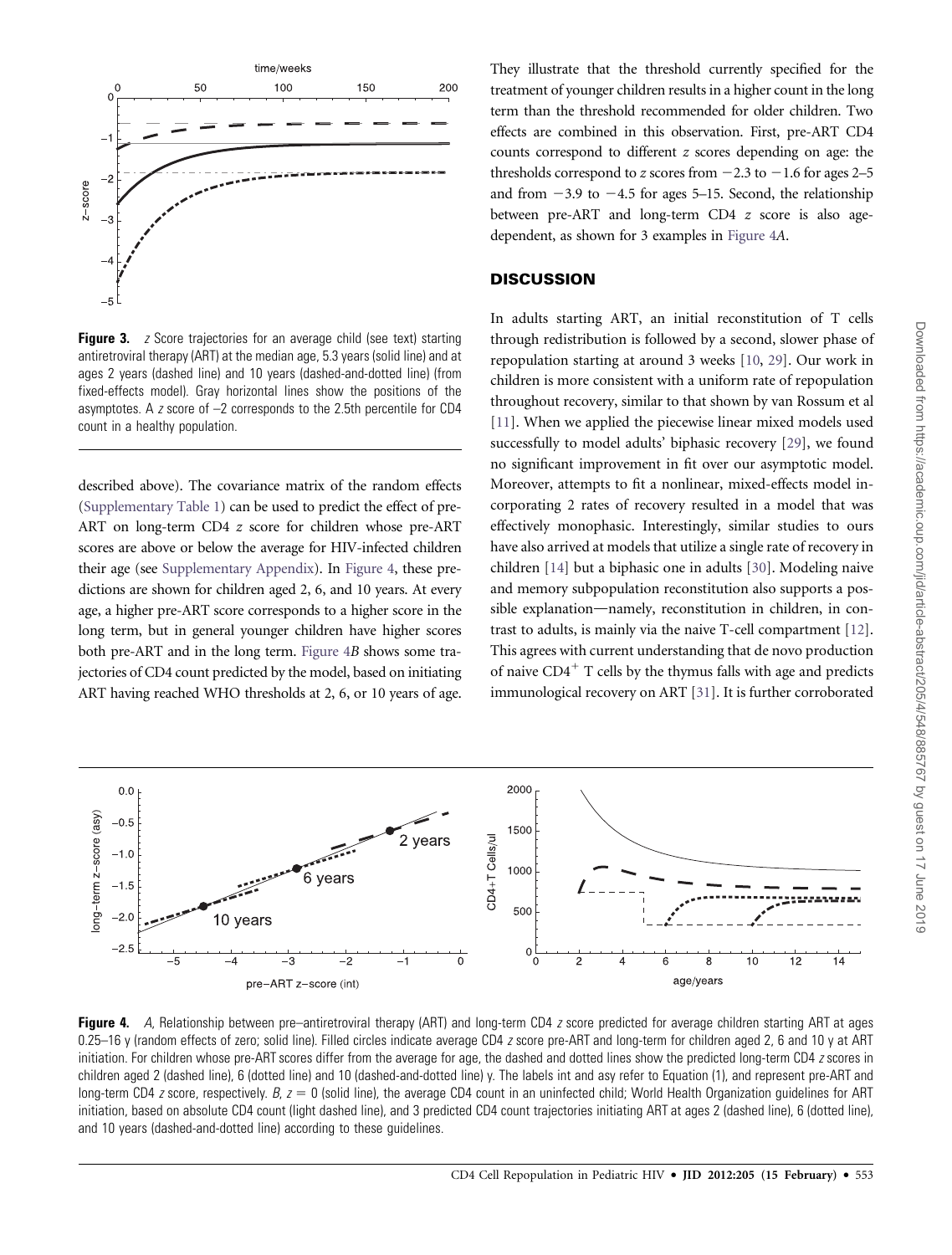<span id="page-6-0"></span>

Figure 5. Comparison of sets of CD4 count thresholds for treatment initiation: Paediatric European Network for the Treatment of AIDS 2009 [[4\]](#page-7-0) (A ) (similar to US guidelines) and World Health Organization 2010 [\[2](#page-7-0)] (B, black line). Dashed lines give the thresholds for CD4 count. Solid lines give CD4 count predicted by the model at age 20 years, for children starting antiretroviral therapy (ART) at pre-ART ages indicated and according to the thresholds. In (B), the gray line shows the expected consequences of setting a threshold of 500 cells/ $\mu$ L $^{-1}$  for CD4 count in children  $>$ 5 years. If a z score of  $-1$  at age 20 years (CD4 count of 774 cells/ $\mu$ L $^{-1}$ , corresponding to the 16th percentile of expected CD4 counts in uninfected persons; solid line) represents an acceptable long-term immunological outcome, then the dashed line in  $(C)$  shows the age-dependent CD4 count threshold at which our model indicates therapy should be started in order to achieve this goal.

by our observation that, as a proportion of healthy values, naive CD4 count recovers on a similar timescale to total CD4 reconstitution.

As expected, we found that pre-ART z scores were lower in older children. Although the gap narrowed with therapy, older children also had lower long-term z scores. A number of studies measuring CD4 percentage in children starting ART are consistent with ours [\[14](#page-7-0)–[17\]](#page-8-0), and there are a variety of potential explanations. Less complete recovery may be connected to an age-related decrease in thymic activity. More advanced disease in older children, who have been infected for longer, may also have caused permanent changes to the immune system and lymphoid tissue that contribute to poorer long-term status [\[32](#page-8-0)]. Finally, older children may be beginning to exhibit the slower recovery of the naive pool seen in adults, evidenced in our fixed c model as a lower asymptote. Not all studies concur with our findings, however. Hainaut et al [\[33](#page-8-0)], for example, found no significant association between age and the increase in CD4 count achieved after 12 months of ART, but their study was limited by small population size (19 patients). Age also had no effect on z score 6 months after ART initiation in data from the European Collaborative Study [[18](#page-8-0)]. Their 5-month to 5-year age category, however, included children  $\leq$  years of age, who are known to be at significantly increased risk of disease progression and in whom treatment is now universally recommended [[2](#page-7-0)]. This increased risk may have masked the benefit of younger age that we identified.

We found a significant positive correlation between pre-ART and long-term CD4  $z$  scores. Other studies in children [\[15,](#page-8-0) [16,](#page-8-0) [18](#page-8-0)] and adults [[34](#page-8-0)] have agreed that better initial status is associated with improved recovery. Moreover, in the PENTA 11 trial of CD4-driven interruptions to children's ART, a higher nadir CD4 percentage (nadir here being the lowest CD4 percentage ever measured in an individual) independently predicted better recovery from treatment interruptions [\[35\]](#page-8-0), and other long-term studies have also suggested that severe immunosuppression at ART initiation in children damages the potential for recovery of the CD4 population [\[36,](#page-8-0) [37\]](#page-8-0). It seems likely that a lower pre-ART count is a sign of more advanced disease, which leads to impaired recovery.

There are a number of simplifications and limitations to our analysis. First, although we modeled  $c$  as constant with respect to age and as having no random effects, there is evidence that age and other factors may, in fact, affect the speed of T-cell re-population [\[11](#page-7-0), [16,](#page-8-0) [18](#page-8-0), [33](#page-8-0)]. However, models allowing  $c$  to vary with age or including random effects did not converge consistently, probably because of the limited population size, and so we were not able to identify such an effect definitively in our data. Second, although the model and its parameterization are useful for predicting long-term CD4 count from a given pre-ART value, as well as illustrating the dominant contribution of the naive subpopulation to reconstitution, they shed little light on mechanisms of recovery. A mechanistic model described by differential equations would be more informative here and might be a productive avenue for further investigation [\[38](#page-8-0)]. Another simplification in our model is that, because our goal was to predict long-term CD4 count on the basis of different thresholds for starting ART, it does not take into account the roles of viral suppression on ART and treatment failure. These are clearly both important factors for long-term recovery, and in adults bivariate models for simultaneous longitudinal measurements of both CD4 count and viral load have been shown to be superior, in terms of likelihood, to univariate models, as presented here [\[39](#page-8-0)]. Finally, very long-term longitudinal studies will add to our understanding in the future by following patients' progress further into adulthood.

Despite some limitations, our model has demonstrated that the current approach to ART, which concentrates on short-term risks, may not optimize children's health prospects in the longer term in resource-rich settings where multiple effective and acceptable therapies are now available. As a general rule, we have shown that delay in starting ART during childhood will impair the expected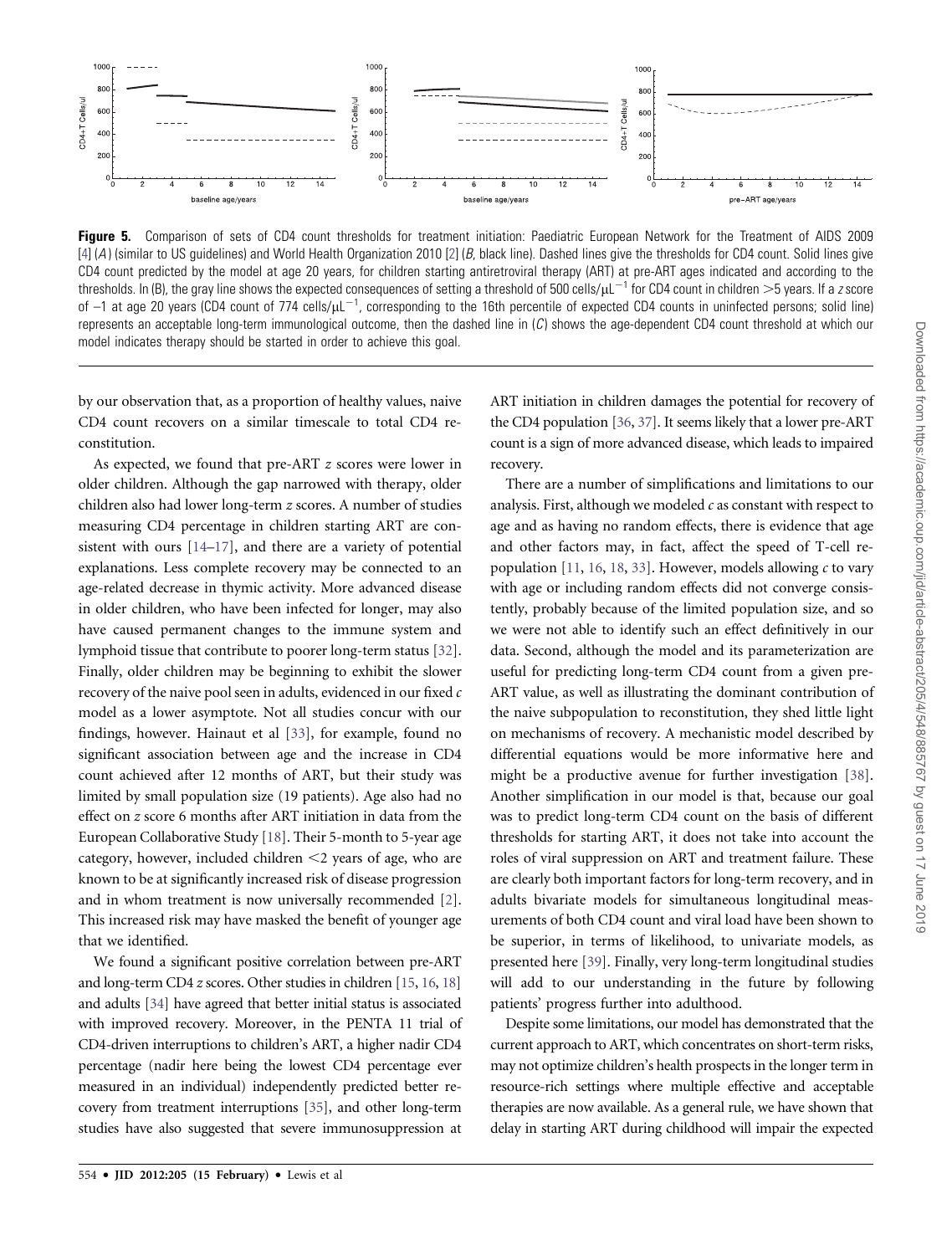<span id="page-7-0"></span>CD4 concentration on entering adulthood. For example, in a well patient whose CD4 count is just above the PENTA 2009 treatment threshold throughout childhood, the effect of delaying treatment from the first to the 15th birthday is to reduce long-term CD4 count in adulthood by 200 cells/ $\mu$ L<sup>-1</sup>, from around 810 to 610 cells/ $\mu$ L<sup>-1</sup> [\(Figure 5](#page-6-0)A). The model also highlights some interesting and potentially important observations. First, it would appear that in early life large changes in CD4 cell concentration thresholds for ART initiation may only influence long-term CD4 levels to a limited extent. For example, in a child aged 3 years, the 500 cells/ $\mu$ L<sup>-1</sup> difference in pre-ART count between 1000 and 500 cells/ $\mu L^{-1}$  results in a change in long-term level of only around 90 cells/ $\mu$ L $^{-1}$ : from 840 to 750 cells/ $\mu$ L $^{-1}$ . However, after the age of 5, when the treatment threshold remains constant until adulthood, our model predicts a steady decline in the expected long-term CD4 count [\(Figure 5\)](#page-6-0). This has implications for children aged  $>5$  years who are clinically well and in whom the CD4 count is above the threshold. Our model would indicate that a substantial delay in ART initiation, although logistically desirable, may be detrimental in the long term, at least assuming reasonable treatment compliance. [Figure 5](#page-6-0)C gives the CD4 counts in children of different ages, which are predicted to result in a CD4 count in adulthood of 774 cells/ $\mu$ L<sup>-1</sup> (CD4 z score of -1; approximately the 16th percentile). These may be compared with the current WHO thresholds shown in [Figure 5](#page-6-0)B. In children aged  $<$  5 years, the WHO thresholds are somewhat higher, indicating that current treatment guidelines designed to minimize disease progression are likely also to maintain a relatively good long-term CD4 *z* score. However, in children aged  $\geq$  5 years, the WHO thresholds are lower, suggesting that although their use reduces the likelihood of disease progression effectively, it may not be optimal from the point of view of maintaining CD4 count in adulthood.

Our model thus provides a first indication for the importance of considering long-term prospects when deciding when to initiate ART in children. It also serves to highlight the need to reevaluate treatment thresholds in the context of the increased likelihood of HIV-infected children surviving to adulthood.

# Supplementary Data

[Supplementary materials](http://jid.oxfordjournals.org/lookup/suppl/doi:10.1093/infdis/jir789/-/DC1) are available at The Journal of Infectious Diseases online [\(http://www.oxfordjournals.org/our\\_journals/jid/\)](http://www.oxfordjournals.org/our_journals/jid/). [Supplementary](http://jid.oxfordjournals.org/lookup/suppl/doi:10.1093/infdis/jir789/-/DC1) [materials](http://jid.oxfordjournals.org/lookup/suppl/doi:10.1093/infdis/jir789/-/DC1) consist of data provided by the author that are published to benefit the reader. The posted materials are not copyedited. The contents of all [supplementary data](http://jid.oxfordjournals.org/lookup/suppl/doi:10.1093/infdis/jir789/-/DC1) are the sole responsibility of the authors. Questions or messages regarding errors should be addressed to the author.

# Notes

Acknowledgments. We thank the children, families, and staff from all the centers involved in the PENTA 5 trial and the PENTA 5 Steering Committee for access to data from the trial and its long-term follow-up. We are grateful to Rodolphe Thiébaut for comments on the manuscript.

PENTA Steering Committee: J. P. Aboulker, J. Ananworanich, A. Babiker,

E. Belfrage, S. Bernardi, S. Blanche, A. B. Bohlin, R. Bologna, D. Burger, K. Butler, G. Castelli-Gattinara, H. Castro, P. Clayden, A. Compagnucci, J. H. Darbyshire, M. Debré, R. De Groot, M. Della Negra, D. Duiculescu, A. Faye, C. Giaquinto (Chair), D. M. Gibb, I. Grosch-Wörner, L. Harper, N. Klein, M. Lallemant, J. Levy, H. Lyall, M. Marczynska, M. Mardarescu, M.J . Mellado Pena, D. Nadal, T. Niehues, C. Peckham, D. Pillay, J. T. Ramos Amador, L. Rosado, R. Rosso, C. Rudin, Y. Saïdi, H. Scherpbier, M. Sharland, M. Stevanovic, C. Thorne, P. A. Tovo, G. Tudor-Williams, A. S. Walker, S. Welch, U. Wintergerst, N. Valerius.

Financial support. This work was supported by an Engineering and Physical Sciences Research Council Life Sciences Interface Doctoral Training Centre studentship at the Centre for Mathematics and Physics in the Life Sciences and Experimental Biology (CoMPLEX).

Potential conflicts of interest. All authors: No reported conflicts.

All authors have submitted the ICMJE Form for Disclosure of Potential Conflicts of Interest. Conflicts that the editors consider relevant to the content of the manuscript have been disclosed.

#### **References**

- 1. World Health Organization. Antiretroviral therapy for HIV infection in adults and adolescents: recommendations for a public health approach-2010 revision. Geneva, Switzerland: World Health Organization, 2010.
- 2. World Health Organization. Antiretroviral therapy of HIV infection in infants and children: towards universal access: recommendations for a public health approach-2010 revision. Geneva, Switzerland: World Health Organization, 2010.
- 3. Joint United Nations Programme on HIV/AIDS (UNAIDS) and World Health Organization (WHO). UNAIDS report on the global AIDS epidemic 2010. Geneva, Switzerland: UNAIDS, 2010.
- 4. Paediatric European Network for Treatment of AIDS (PENTA) Steering Committee. PENTA 2009 guidelines for the use of antiretroviral therapy in paediatric HIV-1 infection. HIV Med 2010; 10:591–613.
- 5. Welch SB, Gibb D. When should children with HIV infection be started on antiretroviral therapy? PLoS Med 2008; 5:e73.
- 6. Steinmann GG, Klaus B, Muller-Hermelink HK. The involution of the ageing human thymic epithelium is independent of puberty. Scand J Immunol 1985; 22:563–75.
- 7. Bains I, Thiebaut R, Yates AJ, Callard R. Quantifying thymic export: combining models of naive T cell proliferation and TCR excision circle dynamics gives an explicit measure of thymic output. J Immunol 2009; 183:4329–36.
- 8. Bains I, Antia R, Callard R, Yates AJ. Quantifying the development of the peripheral naive CD4+ T-cell pool in humans. Blood 2009; 113:5480-7.
- 9. The Collaboration of Observational HIV Epidemiological Research Europe (COHERE) Study Group. Response to combination antiretroviral therapy: variation by age. AIDS 2008; 22:1463–73.
- 10. Pakker NG, Notermans DW, de Boer RJ, et al. Biphasic kinetics of peripheral blood T cells after triple combination therapy in HIV-1 infection: a composite of redistribution and proliferation. Nat Med 1998; 4:208–14.
- 11. van Rossum AMC, Scherpbier HJ, van Lochem EG, et al. Therapeutic immune reconstitution in HIV-1-infected children is independent of their age and pretreatment immune status. AIDS 2001; 15:2267–75.
- 12. Gibb DM, Newberry A, Klein N, et al. Immune repopulation after HAART in previously untreated HIV-1-infected children. Lancet 2000; 355:1331–2.
- 13. De Rossi A, Walker AS, Klein N, Forni DD, King D, Gibb DM. Increased thymic output after initiation of antiretroviral therapy in human immunodeficiency virus type 1–infected children in the Paediatric European Network for Treatment of AIDS (PENTA) 5 trial. J Infect Dis 2002; 186:312–20.
- 14. de Beaudrap P, Rouet F, Fassinou P, et al. CD4 cell response before and after HAART initiation according to viral load and growth indicators in HIV-1-infected children in Abidjan, Côte d'Ivoire. J Acquir Immune Defic Syndr 2008; 49:70–6.